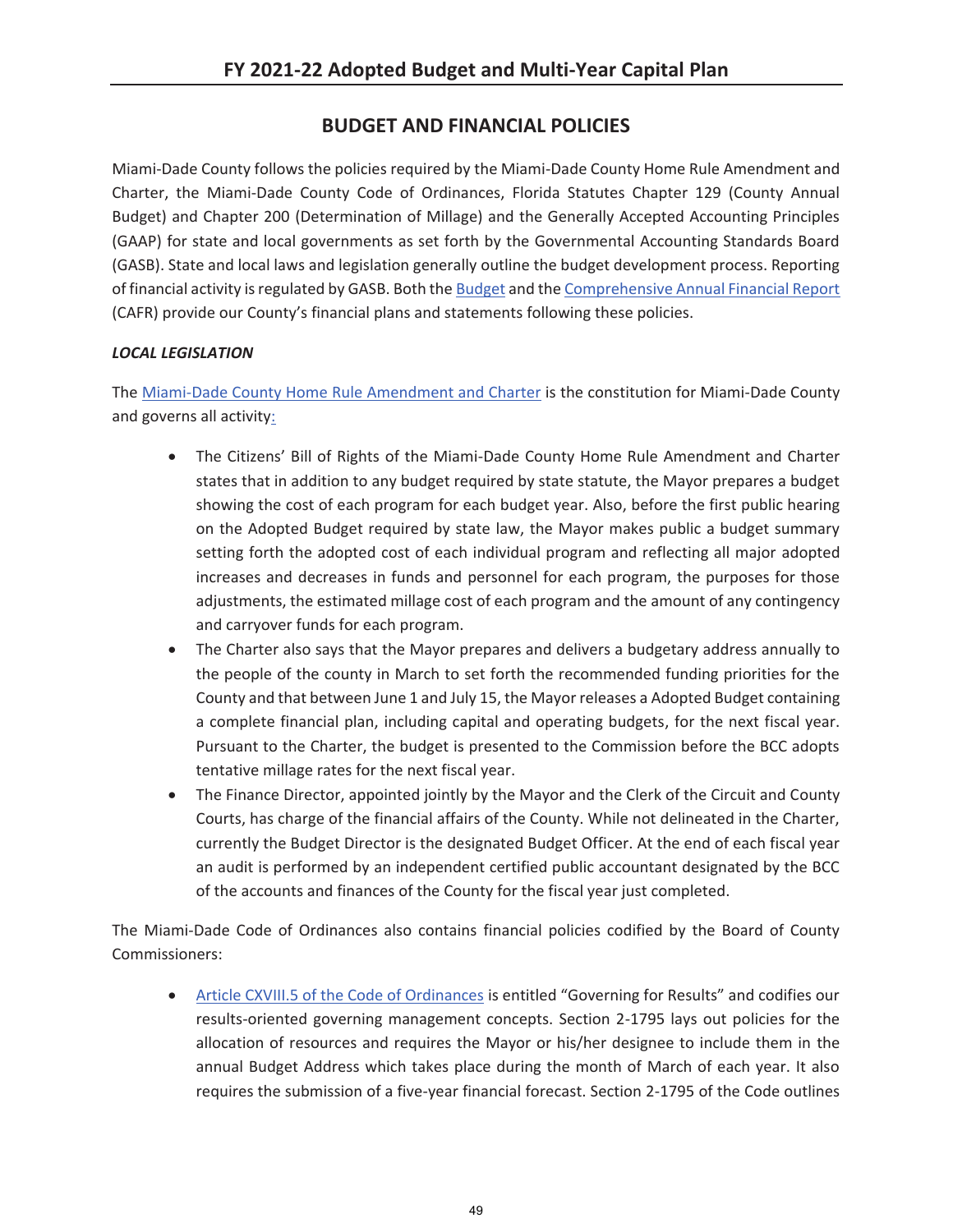the resource allocation and reserve procedures for the preparation and adoption of the County's annual budget requiring budget format to provide clear basis for which to hold management accountable for operating within the Budget. In addition, the Section places restrictions on the re-appropriation of line items within funds.

- The annual budget establishes the appropriations, or the approved expenditure levels, for the fiscal year and expenditures above the adopted levels cannot be incurred. There are some kinds of funds – working capital, revolving, pension or trust funds – that may be accessed without approved expenditure authority. The BCC, by ordinance, may transfer any unencumbered appropriation balance, or any portion thereof, from one department, fund or agency to another, subject to the provisions of ordinance. Any portion of the earnings or balance in any fund, other than sinking funds for obligations not yet retired, may be transferred to the general funds of the County by the BCC. The adopted budget may be amended at any time during the year, by BCC action. Re-appropriations within a fund without increasing the total fund may be approved by motion or resolution. Increasing the total appropriations for a fund requires an ordinance, with two readings and a public hearing.
- Miami-Dade County Resolution No. R-31-09 establishes the current investment policy for Miami-Dade County which states in summary that the County's investment strategy is an adherence to buy and hold thereby eliminating the potential for risky trading.
- Miami-Dade County Ordinance No. 14-02 requires separate votes of the Board for each millage rate, including voter approved debt. A separate vote is required to set the tentative millage rates in July, as well as at each public budget hearing in September.
- As prescribed by Ordinance No. 15-58, no later than April 1st of each year, the Commission Auditor provides to the Commission a written report detailing, for each department, office, division or other unit of County government the services provided to the community, the resources allocated for the delivery of services and the achievement of performance measures with respect to the delivery of services. The report includes the Commission Auditor's recommendations regarding adjustments to resource allocations to yield desired service delivery results. Each commission committee then meets no later than May 1st of each year to review and discuss the Commission Auditor's report, identify new service delivery priorities for the next fiscal year for those services under the commission committee's jurisdiction, approve by motion new service delivery priorities for the next fiscal year and forward its recommended priorities to the Commission. No later than June 1st of each year, the committee with jurisdiction over budgetary matters meets to review and discuss the commission committees' recommended new service delivery priorities for the next fiscal year, identify revenues and resources necessary to fund such priorities, and no later than June 15th, forward its findings to the Commission for its consideration at its regularly scheduled meeting immediately following June 15th or a special meeting called to discuss priorities. At that meeting, the Commission, by motion, approves those new service delivery priorities it wishes to implement in the ensuing fiscal year's County budget.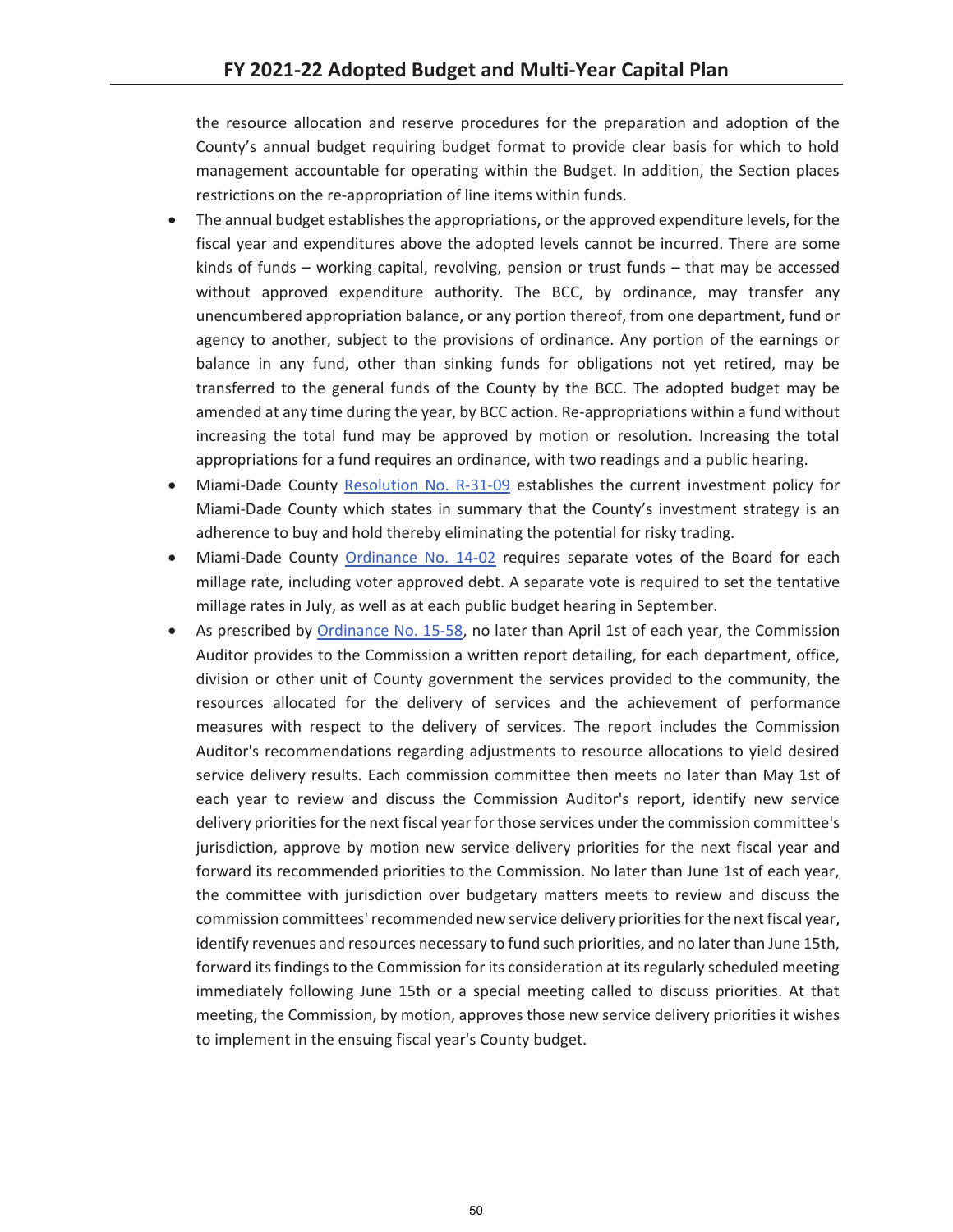## *STATE LAW*

The Florida legislature enacts laws that govern the budget development and approval processes http://www.leg.state.fl.us/statutes/:

- Chapter 129.01(2) (a), Florida Statutes establishes that the budget will be prepared, summarized and approved by the BCC of each county, (b) and that it will be balanced. That is, the estimated revenues, including balances brought forward, equals the total of the appropriations and reserves. The budget must conform to the uniform classification of accounts prescribed by the appropriate state agency. Revenues must be budgeted at 95 percent of all receipts reasonably to be anticipated from all sources, including taxes to be levied.
- Chapter 129.01(2) (c) (1), Florida Statutes provides that a reserve for contingencies may be provided in a sum not to exceed ten percent of the total budget.
- Chapter 129.025, Florida Statutes allows for the designation of a county budget officer that may carry out the duties set forth in this chapter.
- During the 2019-20 Session of the Florida Legislature, Chapter 129.03 Preparation and adoption of budget - Subsection (3) was amended to included paragraph (d) requiring counties to include and report the following information as part of the jurisdictions budget documents:
	- 1. Government spending per resident, including, at a minimum, the spending per resident for the previous five fiscal years (Budget-in-Brief, Volume 1);
	- 2. Debt per resident, including, at a minimum, the debt per resident for the previous five fiscal years (Budget-in-Brief, Volume 1);
	- 3. Median income within the County (Our County, Volume 1);
	- 4. The average county employee salary (Budget-in-Brief, Volume 1);
	- 5. Percent of budget spent on salaries and benefits for county employees (Appendix B, Volume 1); and
	- 6. Number of special taxing districts, wholly or partially, within the County (Volume 2, Parks, Recreation and Open Spaces, Special Assessment District Division, page 219)
- Chapter 129.06(1), Florida Statutes requires that adopted budgets regulate the expenditures of the county and each special district included within the county budget and the itemized estimates of expenditures are fixed appropriations and cannot be amended, altered or exceeded except by action of the governing body.
- Chapter 129.06(2), Florida Statutes allows that the BCC at any time within a fiscal year may amend a budget for that year and may, within the first 60 days of a fiscal year, amend the budget for the prior fiscal year. The amendments can be made by motion or resolution when expenditure appropriations in any fund are decreased and other appropriations in the same correspondingly increased provided that the total of the appropriation in the fund may not be changed. Otherwise, the amendment will require an ordinance of the BCC for its authorization.
- Chapter 129.07, Florida Statutes states that it is unlawful for the BCC to expend or contract for the expenditure in any fiscal year more than the amount appropriated in each fund's budget.
- Chapter 200.011, Florida Statutes states that the BCC determines the amount to be raised for all county purposes, except for county school purposes, and the millage rates to be levied for each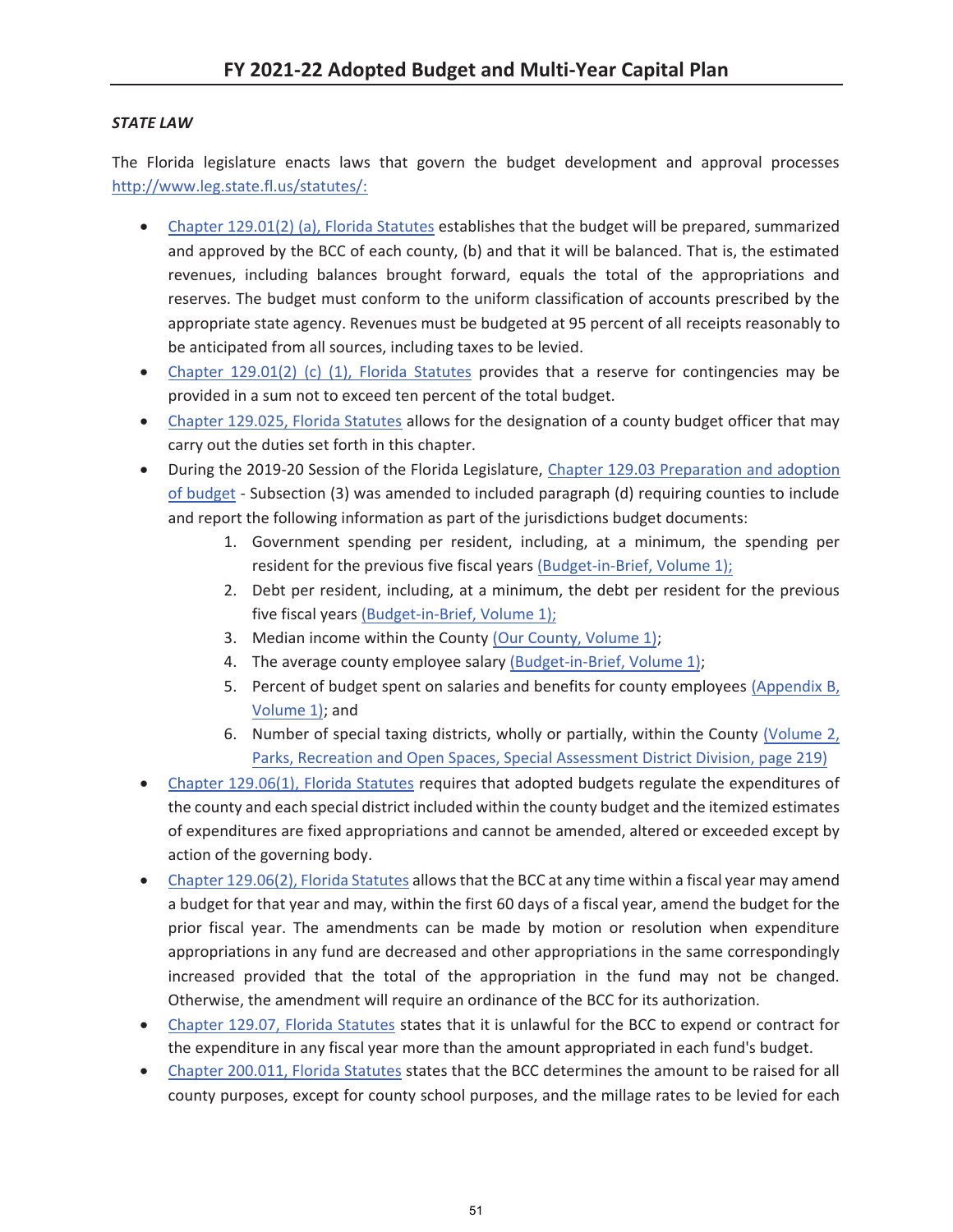fund respectively. The BCC also determines the rates for use by the county, including special taxing district, board, agency or other taxing unit within the county for which the BCC is required by law to levy taxes.

- x Chapter 200.065, Florida Statutes establishes a rolled-back millage rate, a maximum millage rate and advertising and voting requirements for taxing jurisdictions, requiring an extraordinary vote of the local governing body to exceed the maximum millage rate for taxing purposes. Each year, the Adopted Budget is developed with millage rates necessary to fund the property tax-supported portion of the budget. At its second meeting in July, the BCC considers the millage rates that will be used for the tax notices that will be mailed to all property owners in August. The tax notices are also referred to as TRIM notices; TRIM stands for Truth in Millage. The tax rates that are on the notices property owners receive in August represent the ceiling of the rates that can be approved by the BCC at the September budget hearings, unless additional notices are sent to all property taxpayers. Because re-noticing all taxpayers is difficult and expensive, the tax rates included in the TRIM notices are considered the ceiling.
- Chapter 200.065, Florida Statutes outlines the rolled-back millage rate, known as the "no tax increase" rate because it allows the entity to generate the same property tax revenue from year to year, adjusted only by any new properties that may have been placed on the property tax roll. Because it does not take into account value adjustments for properties already on the property tax roll, the rolled-back rate does not take into account growth in the County. Another statedefined measure, the aggregate rolled-back millage rate, is the sum of the rolled-back millage rates for each of the taxing jurisdictions, in the case of Miami-Dade County we have four, weighted by the proportion of its respective roll to the countywide tax roll. The table below shows the calculation of the rolled-back rates for FY 2021-22.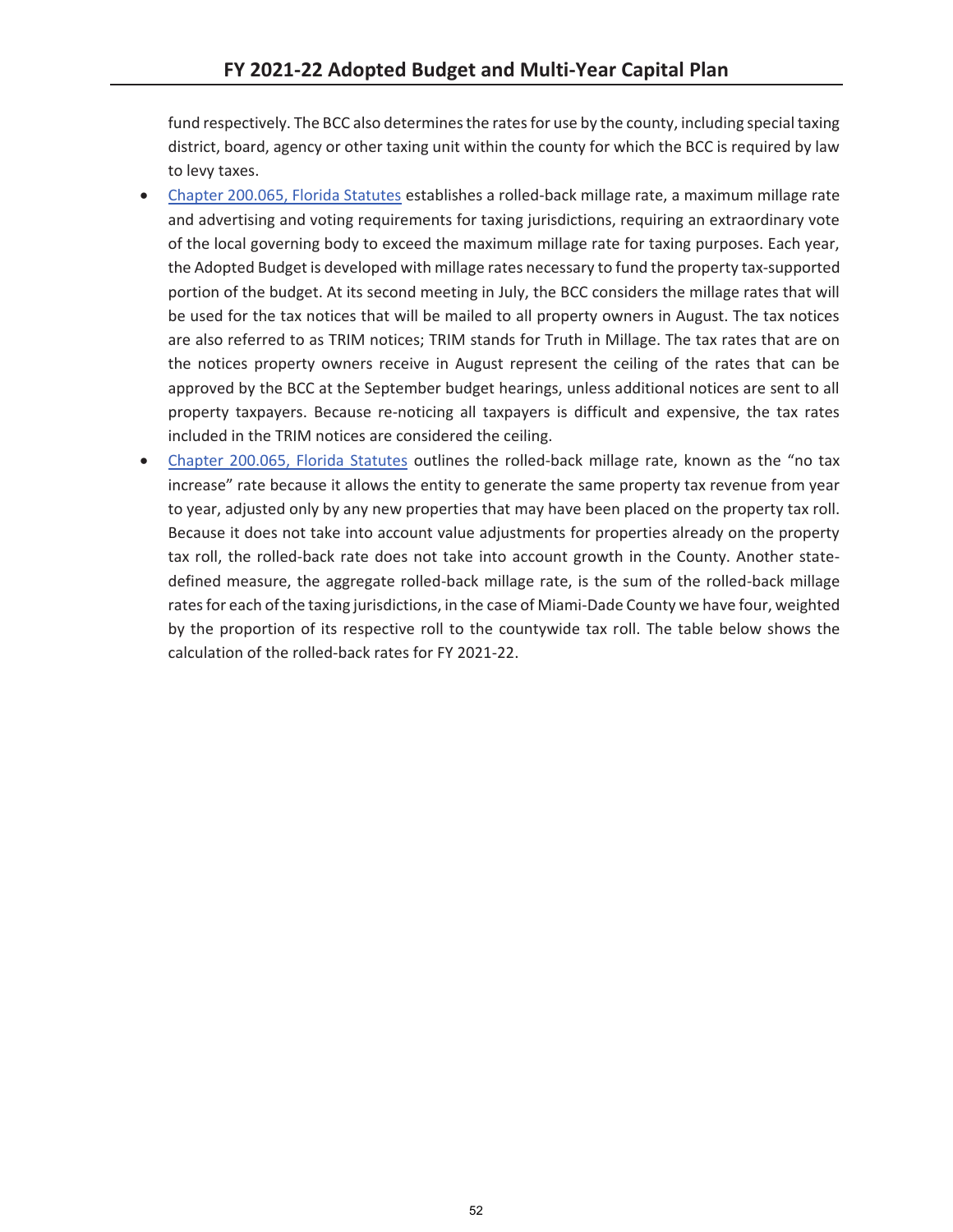| ROLLED-BACK MILLAGE AND AGGREGATE MILLAGE CALCULATION<br>(Dollars in Thousands) |                                                    |                           |                                                |                                                                             |                                          |                                             |                                               |                                              |                 |                                            |
|---------------------------------------------------------------------------------|----------------------------------------------------|---------------------------|------------------------------------------------|-----------------------------------------------------------------------------|------------------------------------------|---------------------------------------------|-----------------------------------------------|----------------------------------------------|-----------------|--------------------------------------------|
| <b>Taxing Unit</b>                                                              | 2020-21<br><b>Est. Value of</b><br><b>One Mill</b> | 2020-21<br><b>Millage</b> | 2020-21<br>Adopted Levy, net of TIF<br>Payment | 2021-22<br><b>Roll without</b><br><b>CRA and New</b><br><b>Construction</b> | Rolled-<br><b>Back</b><br><b>Millage</b> | 2021-22<br><b>Maximum</b><br><b>Millage</b> | 2021-22<br><b>Value of</b><br><b>One Mill</b> | 2021-22<br><b>Adopted</b><br><b>Millages</b> | 2021-22<br>Levy | <b>Millage</b><br><b>Percent</b><br>Change |
| Countywide                                                                      | \$318,355.584                                      | 4.6669                    | \$1,418,828                                    | 317,008,373                                                                 | 4.4757                                   | 4.6740                                      | \$337,968.694                                 | 4.6669                                       | \$1,577,266     | 4.27%                                      |
| Fire District                                                                   | 178,827.966                                        | 2.4207                    | 432,889                                        | 187,252,413                                                                 | 2.3118                                   | 2.4142                                      | 190,417.306                                   | 2.4207                                       | 460,943         | 4.71%                                      |
| <b>Library District</b>                                                         | 286,079.109                                        | 0.2840                    | 81,246                                         | 298,105,652                                                                 | 0.2725                                   | 0.3276                                      | 303,257.170                                   | 0.2840                                       | 86,125          | 4.20%                                      |
| Millage Total                                                                   |                                                    | 7.3716                    |                                                |                                                                             | 7.0600                                   |                                             |                                               | 7.3716                                       |                 | 4.41%                                      |
| Unincorporated Area                                                             | 86,257.129                                         | 1.9283                    | \$164,379                                      | 89,944,622                                                                  | 1.8276                                   | 1.9448                                      | 92,195.167                                    | 1.9283                                       | 177,780         | 5.51%                                      |
| <b>Total Levy</b>                                                               |                                                    |                           | \$2,097,343                                    |                                                                             |                                          |                                             |                                               |                                              | \$2,302,114     |                                            |
| Aggregate Millage                                                               |                                                    |                           |                                                |                                                                             | 6.6160                                   |                                             |                                               | 6.8116                                       |                 | 2.96%                                      |

Notes:

1. In accordance with State law, property tax revenue is budgeted at 95 percent of the levy.

2. All tax roll values are current estimates as of tax rolls of July 1, 2021

3. Tax Increment Financing (TIF) payments are contributions made by the County to Community Redevelopment Areas; these payments apply to

the Countywide and Unincorporated portions of the levy.

4. A Community Redevelopment Area (CRA) is a geographic area created by Board action to revitalize areas designated as slum and blight through a finding of necessity that require the creation of a trust fund and redevelopment plan. Funds are used to implement the redevelopment plan of these areas.

5. At individual rolled-back millage rates, the tax supported budget would be reduced by \$93.219 million

6. The millage rates utilized for the Adopted Budget are below the maximum millage rate and above the rolled-back rate with the exception of the

Countywide and Fire District millage that is above the maximum millage rate.

- The State has defined the highest millage rate that may be levied with a simple majority vote of the governing body known as the maximum millage rate. This rate is the rolled-back rate, adjusted for the growth in per capital personal income in Florida. Beginning in FY 2009-10, the maximum millage rate is based on the rolled-back rate (the rate that generates the same property tax revenue) assuming the maximum millage rate had been adopted for the prior year and then adjusted for growth in per capita Florida personal income, whether or not the maximum millage rate had been adopted in the prior year. In other words, if the millage rate that was adopted was higher than the calculated maximum millage rate, that rate is the cap. If a millage rate below the maximum millage rate is adopted, an adjustment is made to credit the revenue that was lost because a rate below the maximum millage rate was adopted. The formulas used to calculate the various millage rates are defined by the Florida Department of Revenue.
- The BCC may adopt a rate that is higher than the state defined maximum millage rate. State law provides that a millage rate of up to 110 percent of the calculated maximum millage rate may be adopted if approved by a two-thirds vote of the governing body of the county, municipality or independent district. A millage rate higher than 110 percent may be adopted by three-fourths vote if the governing body has nine or more members (Miami-Dade County has 13 Commissioners) or if approved by a referendum of the voters. The penalty for violating these standards is the loss of state revenue from the local government half-cent sales tax for a period of twelve months.